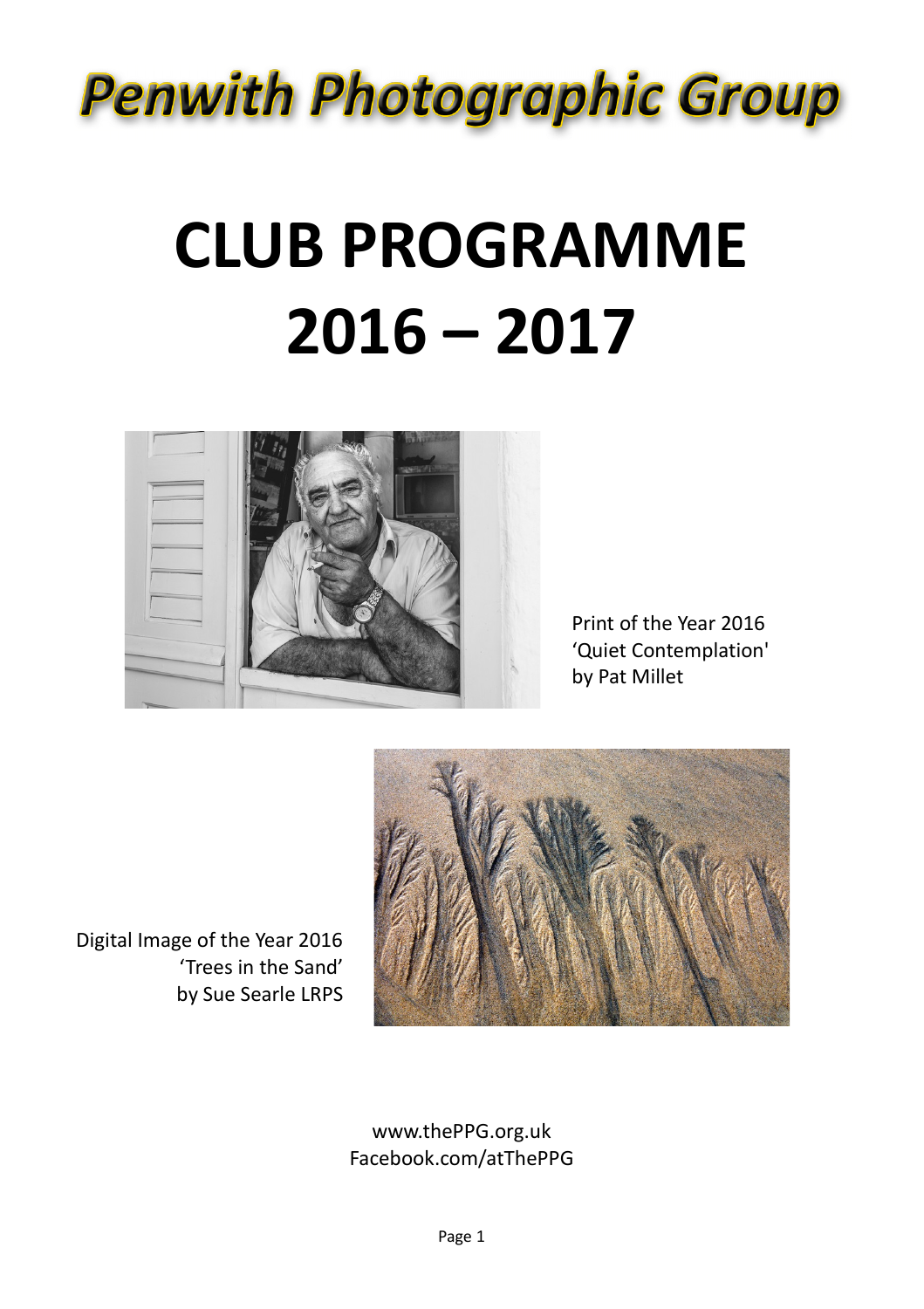#### **INTROUCTION to PPG**

We are a small, friendly and democratic photographic group. Our meetings are held on Thursday evenings at 7:30pm throughout the year. From May to August we have field trips to a variety of outdoor locations. From September to April we meet indoors at Murley Hall in Ludgvan.

There is no charge for taking part in our field trips though we do charge £2.50 per person for indoor meetings, this helps to cover the cost of hiring the hall and the half time refreshments. We have a small annual membership fee of £10 but non-members are always welcome to attend the occasional meeting, either to see if they might like to join or simply because they are interested in a particular event.

The club is run by a small team of members, the current officers are:

- Chairman Vice-chairman Secretary Competition Secretary (external comps) Competition Secretary (internal comps) Programme Secretary Treasurer Website & Facebook CPA Reps
- Ron Rook Arthur Roberts Pat Millet Steve Cann Steve Cann Tim / Bruce / Steve Andy Pride Steve Cann Ron Rook & Steve Cann

If you would like any more information about joining then please come to one of our meetings, email us via the contacts page of our website, or telephone Ron our chairman on 01736 799401.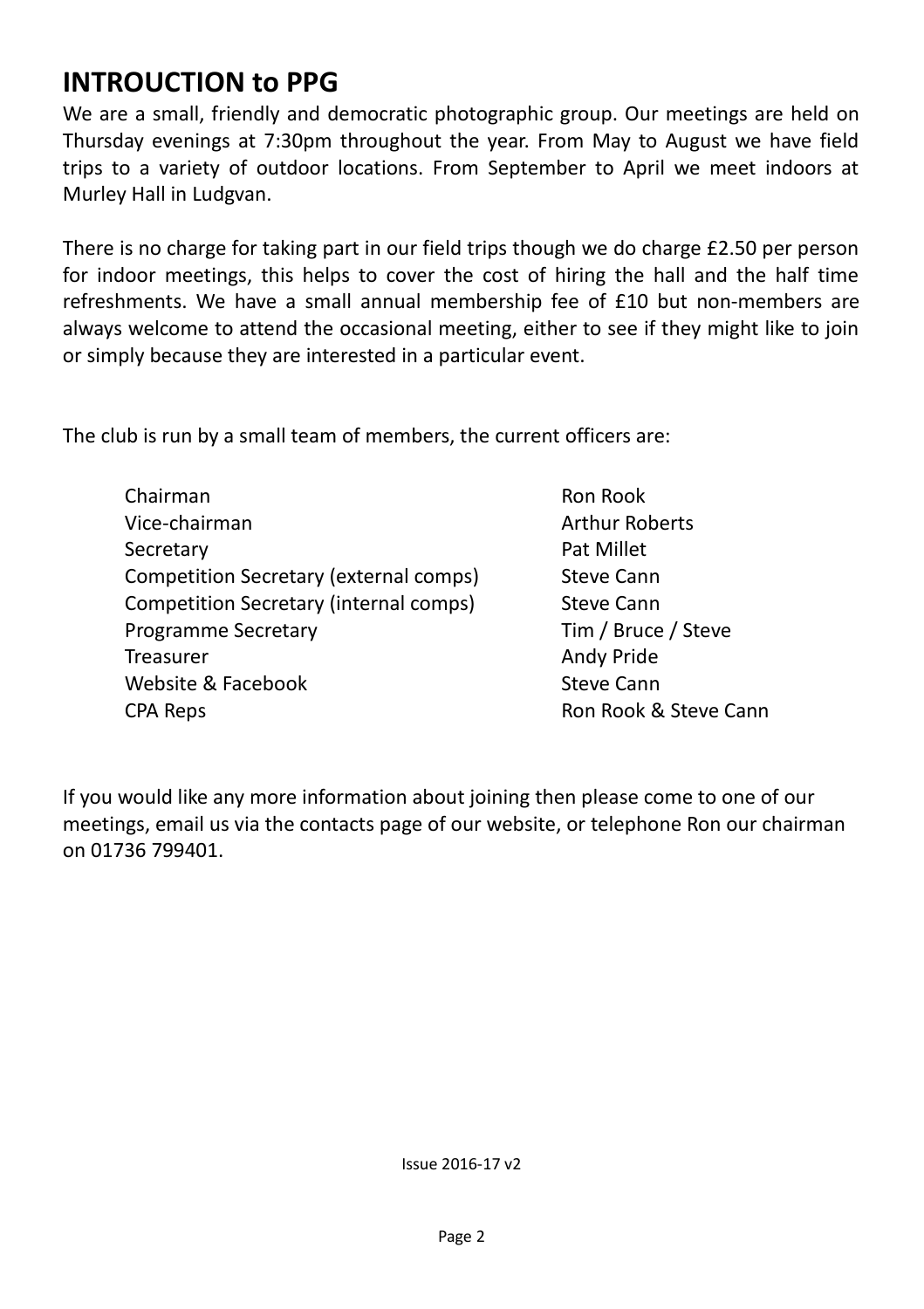#### **SUMMER PROGRAMME**

Our summer programme is very informal. If you haven't been out with us before but would like to come on one of our field trips then come along, there is no charge and no commitment to join, we always finish with a warm down in a near by pub.

| 28/04/2016                             | <b>NEWLYN HARBOUR</b>                                                                  | HT: 20:36                     |
|----------------------------------------|----------------------------------------------------------------------------------------|-------------------------------|
| 7:00pm                                 | Meet at the car park just past the fish market on left by                              | SS: 20:36                     |
| CP Pay & Disp.                         | the RNLI building.                                                                     | MR:                           |
| 05/05/2016                             | <b>TEHIDY WOODS</b>                                                                    | LT: 22:15                     |
| 7:00pm                                 | Bluebells and wildlife on the lake. Meet at main car                                   | SS: 20:47                     |
| CP is free                             | park by the café, south entrance.                                                      | MR:                           |
| 12/05/2016<br>7:00pm<br>CP is free     | <b>TRENCROM</b><br>Meet at car park and stroll up the hill.                            | HT:<br>SS: 20:58<br>MR:       |
| 19/05/2016                             | <b>SENNEN &amp; GWYNVER (Moon full on 21st)</b>                                        | LT: 21:59                     |
| 7:30pm                                 | Meet at car park in cove. Feel free to stay in Sennen or                               | SS: 21:07                     |
| CP Pay & Disp.                         | wander over to Gwynver.                                                                | MR: 18:37                     |
| 26/05/2016                             | <b>PERRANUTHNOE</b>                                                                    | HT: 19:32                     |
| 7:30 <sub>pm</sub>                     | and westwards towards the Mount.                                                       | SS: 21:16                     |
| CP Pay & Disp.                         | Meet at car park.                                                                      | MR:                           |
| 02/06/2016<br>7:30pm<br>CP is free     | PORTH NANVEN (aka COT VALLEY)<br>An evening in Malcolm's favourite landscape.          | LT: 20:59<br>SS: 21:24<br>MR: |
| 09/06/2016<br>7:30pm<br>CP Pay & Disp. | <b>PORTHLEVEN HARBOUR</b><br>Meet at the car park behind Costcutter supermarket.       | HT: 19:48<br>SS: 21:30<br>MR: |
| 16/06/2016                             | <b>GUNWALLOE &amp; CHURCH COVE</b>                                                     | LT: 20:38                     |
| 7:30pm                                 | Meet in the National Trust CP or car share from CTG at                                 | SS: 21:34                     |
| NT Pay & Disp.                         | 7:00pm                                                                                 | MR:                           |
| 23/06/2016<br>7:30pm<br>CP is free     | <b>CARN BREA - CROSS &amp; CASTLE</b><br>Meet at the car park near the Basset Monument | HT:<br>SS: 21:35<br>MR:       |
| 30/06/2016                             | <b>BEDRUTHAN STEPS</b>                                                                 | LT: 19:33                     |
| 7:30 <sub>pm</sub>                     | Meet at National Trust car park at Carnewas or car                                     | SS: 21:35                     |
| NT Pay & Disp.                         | share from CTG at 6:30pm                                                               | MR:                           |

LT = Low Tide -  $HT = High$  Tide - SS = Sunset - MR = Moonrise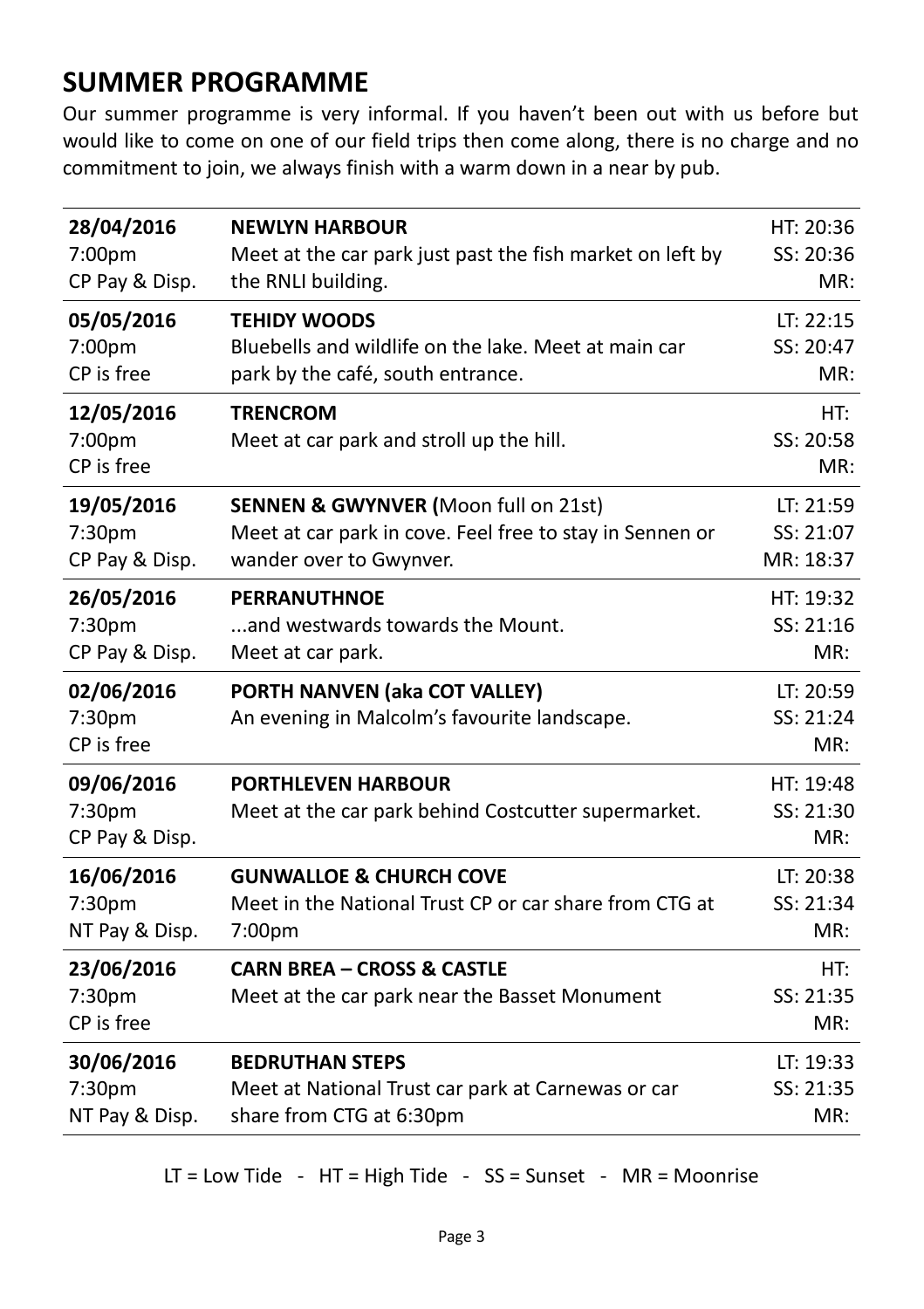#### **SUMMER PROGRAMME cont….**

| 07/07/2016                             | <b>UPTON TOWANS for flowers &amp; butterflies</b>                           | HT:                                 |
|----------------------------------------|-----------------------------------------------------------------------------|-------------------------------------|
| 7:30pm                                 | Turn left just after the Connor Downs right hand fork on                    | SS: 21:32                           |
| CP is free                             | the B3301                                                                   | MR:                                 |
| 14/07/2016<br>7:30pm<br>CP Pay & Disp. | <b>St MICHAEL's MOUNT</b><br>Meet at slipway car park by the Godolphin Arms | LT: 18:50<br>SS: 21:26<br>MR:       |
| 21/07/2016                             | <b>WATCHCROFT and CARN GALVER</b>                                           | HT:                                 |
| 7:30pm                                 | Meet in the car park. Then head up the hills or down to                     | SS:                                 |
| CP is free                             | the cliffs                                                                  | MR:                                 |
| 28/07/2016                             | <b>WINDMILL FARM NATURE RESERVE</b>                                         | LT:                                 |
| 7:30 <sub>pm</sub>                     | Meet at car park in front of the remains of the windmill                    | SS:                                 |
| CP is free                             | or carshare from CTG @ 6:45pm                                               | MR:                                 |
| 04/08/2016<br>7:30pm<br>CP is free     | <b>CAPE CORNWALL</b><br>Meet at National Trust car park.                    | HT: 19:37<br>SS: 20:59<br>MR:       |
| 11/08/2016                             | <b>PORTHKIDNEY SANDS</b>                                                    | LT: 21:41                           |
| 7:30pm                                 | Meet near St Uny Church, Lelant and head to the                             | SS: 20:47                           |
| CP is free                             | beach, dunes or churchyard.                                                 | MR:                                 |
| 18/08/2016<br>7:00pm<br>CP Pay & Disp. | <b>COVERACK (FULL MOON)</b><br>Meet at National Trust car park High tide    | HT: 19:37<br>SS: 20:59<br>MR: 20:34 |
| 25/08/2016                             | <b>MEN-an-TOL and the area around</b>                                       | HT:                                 |
| 7:00pm                                 | Meet at car park by Men-an-Tol and follow the track to                      | SS: 20:19                           |
| CP is free                             | Men-an-Tol                                                                  | MR:                                 |
| 01/09/2016                             | <b>ST IVES HARBOUR</b>                                                      | LT: 23:27                           |
| 7:00pm                                 | Meet by the lifeboat house and have a relaxing evening                      | SS: 20:05                           |
| CP Pay & Disp.                         | photographing the harbour area                                              | MR:                                 |

The events in this programme are set in stone, however from time to time we may need to make amendments. We also hold several day trips throughout the year, which do NOT appear in this programme. These alterations and additions will appear on our website and Facebook pages

> www.thePPG.org.uk Facebook.com/atThePPG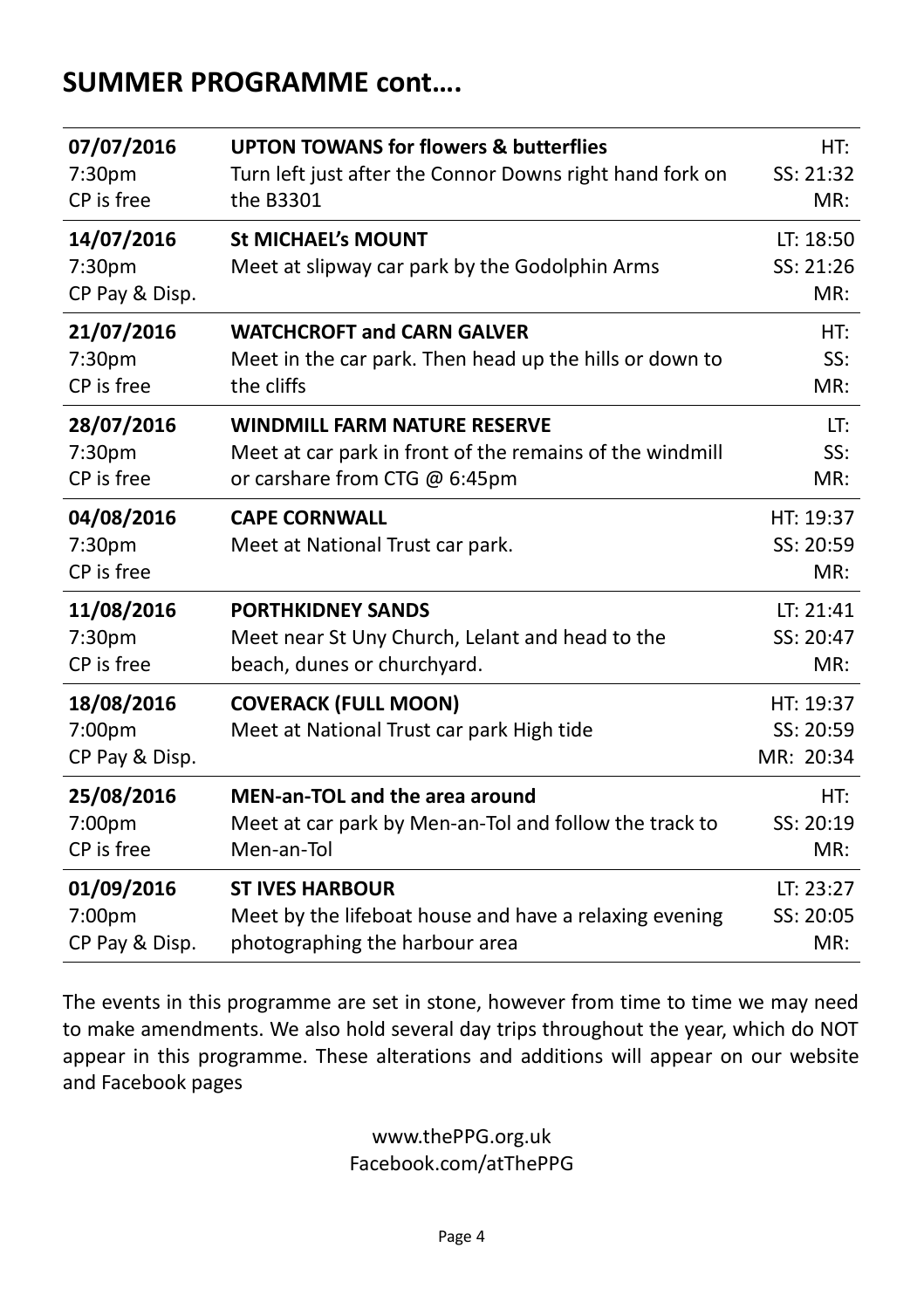#### **WINTER PROGRAMME**

Our winter programme is slightly more formal, but is still a friendly and relaxing way to improve your photography knowledge and skills, in both how you take and process your images. Again some of us finish with a warm down in the local pub. To attend the winter programme you have to become a member, however if you are thinking of joining you get a three evenings to trial PPG before you need to join.

| 08/09/2016                    | <b>REVIEW of the SUMMER PROGRAMME</b>                                                                         |
|-------------------------------|---------------------------------------------------------------------------------------------------------------|
| 7:30pm                        | A relaxing evening looking at members images taken on our Thursday                                            |
| £2.50                         | evening field trips                                                                                           |
| 15/09/2016                    | <b>WORKSHOP - Lightroom &amp; Photoshop</b>                                                                   |
| 7:30 <sub>pm</sub>            | Bring your laptops. An evening giving each other tips, tricks and                                             |
| £2.50                         | techniques in Lightroom & Photoshop                                                                           |
| 22/09/2016                    | <b>MEMBERS EVENING - Tim Cartwright</b>                                                                       |
| 7:30pm                        | Trip Down Under Tales: Member Tim Cartwright will regale us with his                                          |
| £2.50                         | tales of a trip to Australia                                                                                  |
| 29/09/2016                    | REVIEW of 2016's CPA and DPIC                                                                                 |
| 7:30pm                        | A relaxing evening looking some of the best images entered in the                                             |
| £2.50                         | two external club competitions of 2016.                                                                       |
| 06/10/2016                    | <b>10 MINUTES</b>                                                                                             |
| 7:30pm                        | This evening we will have several ten minute presentations by                                                 |
| £2.50                         | members on a subject of their choosing, photography related.                                                  |
| 13/10/2016<br>7:30pm<br>£2.50 | <b>WORKSHOP Still life and flash guns</b><br>Bring your camera, tripod, flashgun and something to photograph. |
| 20/10/2016                    | PENWITH LEAGUE Round 1                                                                                        |
| 7:30pm                        | Our internal competition. Kevin Leah is our guest judge, categories                                           |
| £2.50                         | are 'Open' & 'Broken, Bent or Busted' (digital)                                                               |
| 27/10/2016                    | <b>GUEST SPEAKER - Adrian Langdon</b>                                                                         |
| 7:30pm                        | "My favourite wildlife Images" - a two way discussion on the relative                                         |
| £2.50                         | merits of each of Adrian's images                                                                             |
| 03/11/2016                    | <b>SELECTION EVENING</b>                                                                                      |
| 7:30pm                        | Our selection evening for all the external competitions. DPIC, the CPA                                        |
| £2.50                         | Annual and two interclub battles (digital & prints)                                                           |
| 10/11/2016                    | <b>WORKSHOP - Lightroom &amp; Photoshop</b>                                                                   |
| 7:30pm                        | Bring your laptops. Layers, masks, blending and selection tools in                                            |
| £2.50                         | Photoshop, Presets and copyrights in Lightroom                                                                |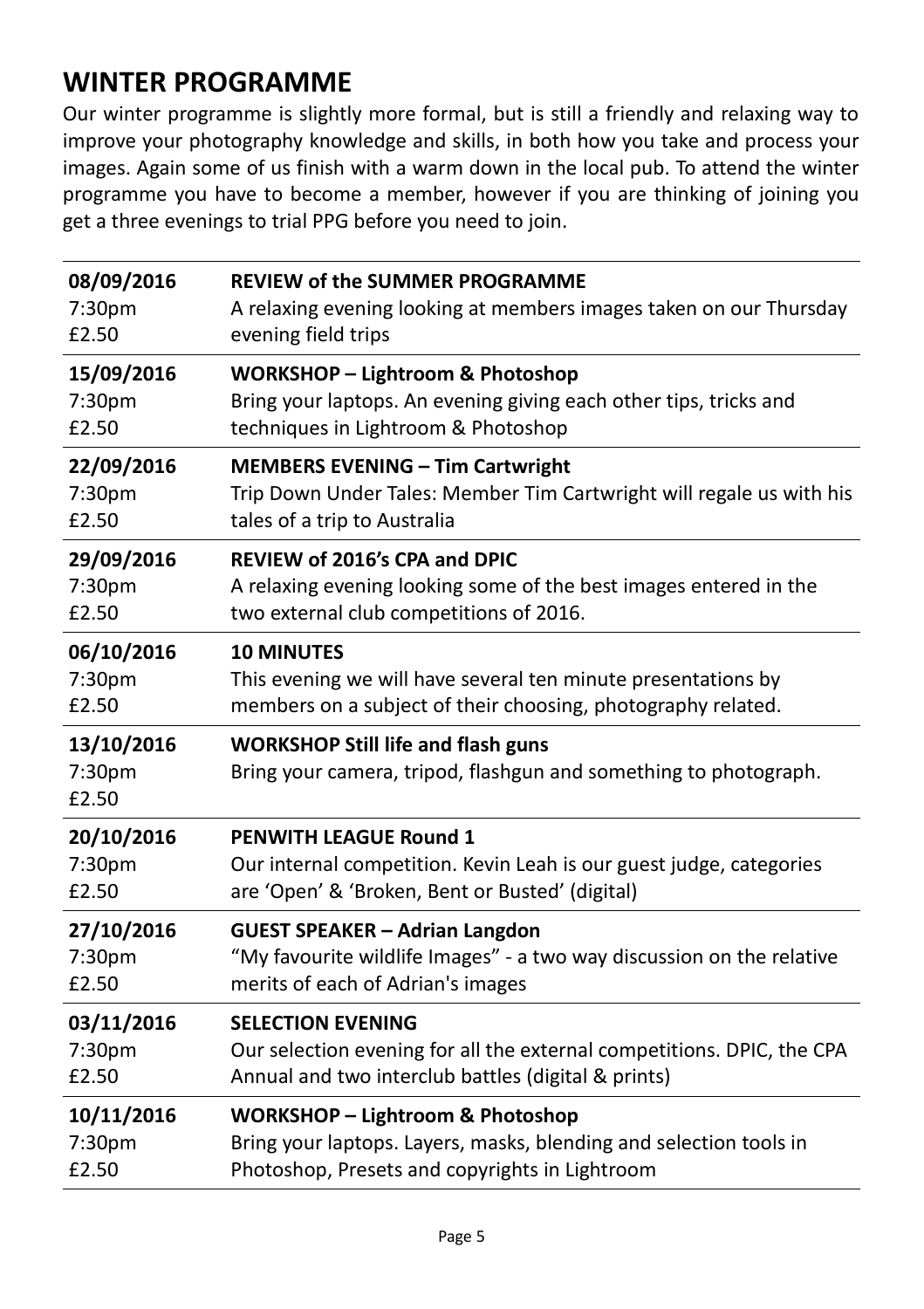#### **WINTER PROGRAMME cont….**

| 17/11/2016                    | <b>WORKSHOP</b>                                                                                                      |
|-------------------------------|----------------------------------------------------------------------------------------------------------------------|
| 7:30pm                        | Bring your camera, tripod, flashgun. Tonight we are photographing                                                    |
| £2.50                         | some of Tim's acting buddies.                                                                                        |
| 24/11/2016                    | <b>PENWITH LEAGUE Round 2</b>                                                                                        |
| 7:30pm                        | Adrian Rowlands is our guest judge, categories are 'Open' & 'Inside                                                  |
| £2.50                         | buildings using natural light' (digital)                                                                             |
| 01/12/2016                    | <b>ANOTHER 10 MINUTES</b>                                                                                            |
| 7:30pm                        | This evening we will have several ten minute presentations by                                                        |
| £2.50                         | members on a subject of their choosing, photography related.                                                         |
| 08/12/2016                    | <b>INTERCLUB BATTLE vs St Ives CC</b>                                                                                |
| 7:30pm                        | Our first club v club evening this season.                                                                           |
| £2.50                         | Guest judge is Brian Galbraith. Raffle                                                                               |
| 15/12/2016<br>7:30pm<br>£2.50 | <b>MEMBERS EVENING - Frank Sandbach</b><br>Talks about his recent trip to Ecuador.                                   |
| 22/12/2016                    | <b>Christmas Break</b>                                                                                               |
| 29/12/2016                    | <b>DAY TRIP to Dartmoor</b><br>We can't have two weeks off!<br>See website and Facebook nearer the time for details. |
| 05/01/2017                    | <b>PENWITH LEAGUE Round 3</b>                                                                                        |
| 7:30pm                        | This time we have Chris Osborne judging, categories are 'Open' &                                                     |
| £2.50                         | 'Autumn' (digital)                                                                                                   |
| 12/01/2017                    | <b>REVIEW of the WCPF's Travelling Exhibition</b>                                                                    |
| 7:30pm                        | A relaxing evening looking at some of the best printed images entered                                                |
| £2.50                         | in the Western Counties print competition of 2016                                                                    |
| 19/01/2017                    | <b>GUEST SPEAKER - George Collings</b>                                                                               |
| 7:30pm                        | Demonstration of some of the processes he uses to produce images                                                     |
| £2.50                         | such as the ones in the panel he showed last time                                                                    |
| 26/01/2017<br>7:30pm<br>£2.50 | <b>MEMBERS EVENING - Arthur Roberts</b><br>Talks about his recent trip to Norway in search of those Lights!          |
| 02/02/2017<br>7:30pm<br>£2.50 | <b>GUEST SPEAKER - Ian Smith</b><br>An evening with Ian showing his panoramic images                                 |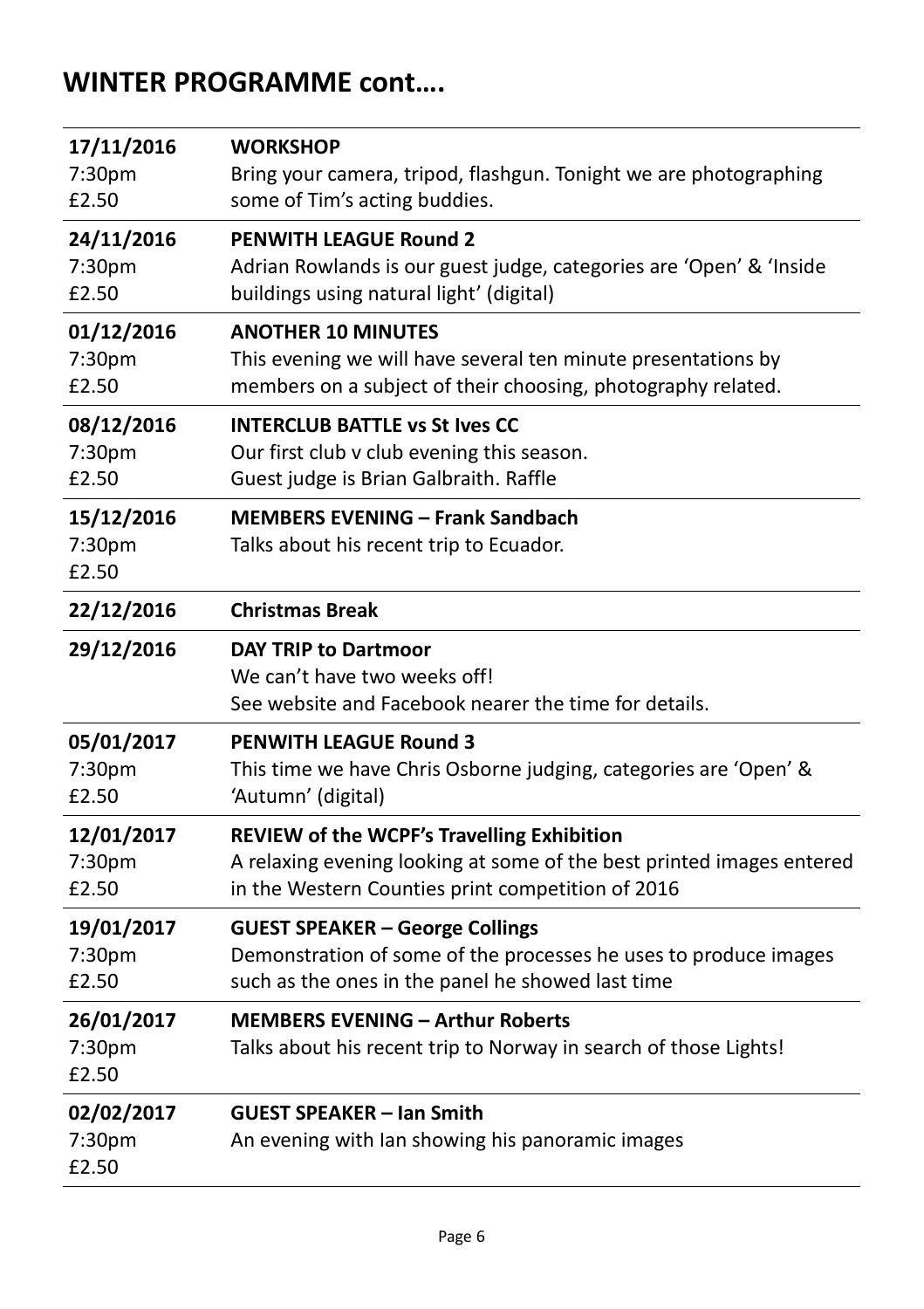### **WINTER PROGRAMME cont….**

| 09/02/2017                    | <b>PENWITH LEAGUE Round 4</b>                                                                                                                                                                                                            |
|-------------------------------|------------------------------------------------------------------------------------------------------------------------------------------------------------------------------------------------------------------------------------------|
| 7:30pm                        | Guest judge is Dr Wendy Allard, categories are 'Open' & 'Creative'                                                                                                                                                                       |
| £2.50                         | (digital)                                                                                                                                                                                                                                |
| 16/02/2017                    | WORKSHOP - Head Shots with Mark Walker                                                                                                                                                                                                   |
| 7:30pm                        | Bring your camera, tripod, flashgun. Tonight Mark is doing a practical                                                                                                                                                                   |
| £2.50                         | evening on how to pose and light portraits.                                                                                                                                                                                              |
| 23/02/2017                    | <b>WORKSHOP - Baby Shoot</b>                                                                                                                                                                                                             |
| 7:30pm                        | Introducing Ida This evening Amy is bringing her daughter in with                                                                                                                                                                        |
| £2.50                         | props for a baby shoot. Sorry no guests, members only tonight!                                                                                                                                                                           |
| 02/03/2017                    | <b>GUEST SPEAKER - David Clapp</b>                                                                                                                                                                                                       |
| 7:30pm                        | Daivd has two presentations for us, 'Namibia' and 'Deserts of the                                                                                                                                                                        |
| £2.50                         | USA' - Raffle                                                                                                                                                                                                                            |
| 09/03/2017                    | <b>INTERCLUB BATTLE vs Camborne &amp; Redruth CC</b>                                                                                                                                                                                     |
| 7:30pm                        | Our second club v club evening this season.                                                                                                                                                                                              |
| £2.50                         | Guest judge is Derek Godridge                                                                                                                                                                                                            |
| 16/03/2017<br>7:30pm<br>£2.50 | <b>MEMBERS EVENING - Bruce is back!</b><br>Details to be confirmed                                                                                                                                                                       |
| 23/03/2017                    | <b>10 MINUTES MORE</b>                                                                                                                                                                                                                   |
| 7:30pm                        | This evening we will have several ten minute presentations by                                                                                                                                                                            |
| £2.50                         | members on a subject of their choosing, photography related.                                                                                                                                                                             |
| 30/03/2017<br>7:30pm<br>£2.50 | <b>IMAGE of the YEAR 2017</b><br>Brian Crick is judging our final competition this year (digital & prints)                                                                                                                               |
| 06/04/2017                    | REVIEW of the WCPF's AV Competition                                                                                                                                                                                                      |
| 7:30pm                        | A relaxing evening looking at some of the best AV's (audio visual's)                                                                                                                                                                     |
| £2.50                         | entered in the Western Counties competition of 2016                                                                                                                                                                                      |
| 13/04/2017<br>7:30pm<br>£2.50 | <b>The AGM</b>                                                                                                                                                                                                                           |
| 20/04/2017<br>7:30pm<br>£2.50 | <b>WORKSHOP - Lightroom &amp; Photoshop</b><br>Bring your laptops. An evening giving each other tips on naming and<br>filing your images, also Smart Collections in Lightroom<br>HAND OUT of NEW PROGRAMME for 2017-18 (starts 27/04/17) |